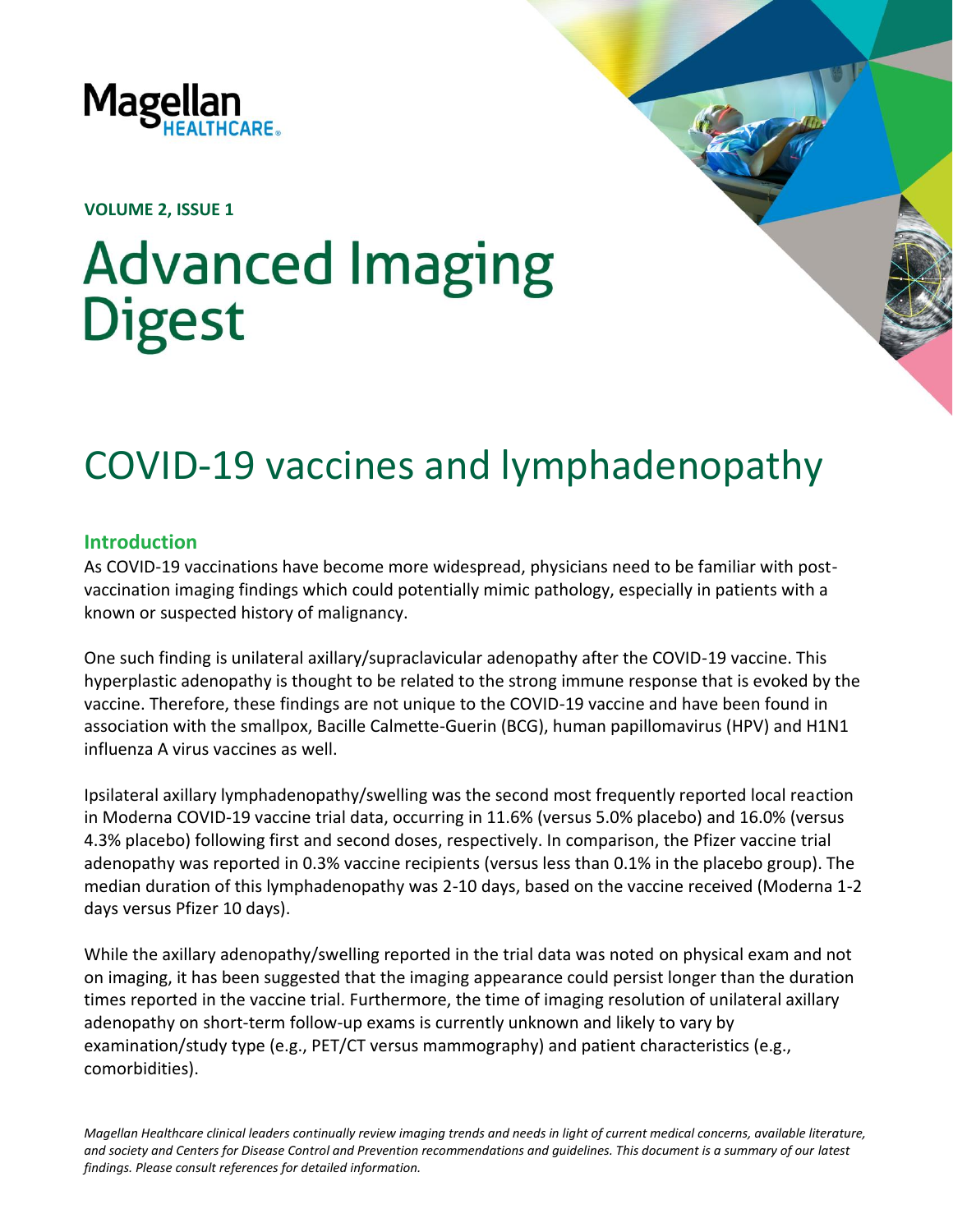# **Breast imaging**

The Society of Breast Imaging issued a statement regarding management of ipsilateral axillary lymphadenopathy following COVID-19 vaccinations, recommending a short-term follow-up exam in 4- 12 weeks (BI-RADS category 3) following the second vaccine dose. If axillary adenopathy persists after short-term follow-up, lymph node sampling should be considered to exclude breast and non-breast malignancy. Furthermore, imaging centers should consider gathering date of vaccination and where the vaccine was administered on the patient intake form/questionnaire to help the interpreting radiologist.

# **Journal of American College of Radiology recommendations**

Lehman et al. recommendations are based on three key factors:

- 1. Timing and location of the vaccine injection
- 2. Clinical context
- 3. Imaging findings (see chart below)



Lehman CD, D'Alessandro HA, Mendoza DP, Succi MD, Kambadakone A, Lamb LR. Unilateral lymphadenopathy after COVID-19 vaccination: A practical management plan for radiologists across specialties. J Am Coll Radiol. 2021;18(6):843-852. doi:10.1016/j.jacr.2021.03.001

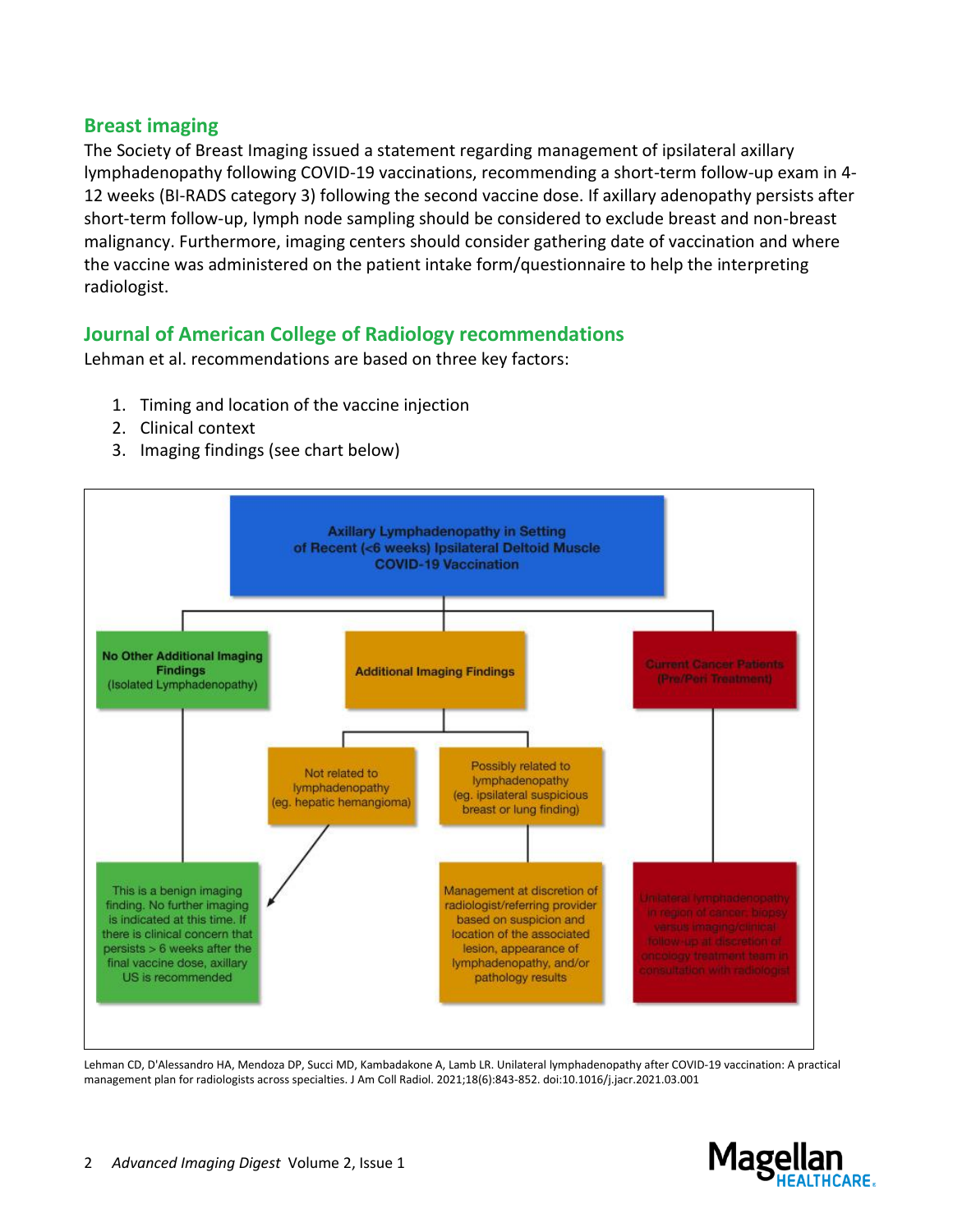\***Exclusions to above algorithm**: Patients should be treated as part of the standard non-COVID-19 vaccinations workup if:

- Unilateral axillary adenopathy is:
	- o Contralateral to site of known malignancy
	- o Beyond six weeks after vaccination
- Bilateral lymphadenopathy is present

Follow-up of patients with unilateral lymphadenopathy (ipsilateral to recent vaccination) and known history of malignancy should be individualized based on the type of cancer, staging, lymph node drainage pathway and overall malignancy risk profile (see treatment algorithm below from McIntosh et al.).



McIntosh LJ, Bankier AA, Vijayaraghavan GR, Licho R, Rosen MP. COVID-19 vaccination-related uptake on FDG PET/CT: An emerging dilemma and suggestions for management. *American Journal of Roentgenology*. 2021;217: 975-983. 10.2214/AJR.21.25728

# **Conclusion**

Currently, there is no long-term data available regarding the duration of imaging follow-up for unilateral axillary lymphadenopathy or appropriate follow-up intervals. Until this data becomes available, Magellan Healthcare recommends overall management must be guided by the clinical picture, utilizing a multidisciplinary approach, especially in patients with histories of cancers and the overall propensity of those cancers to metastasize to the axillary lymph nodes. Ultrasonography may

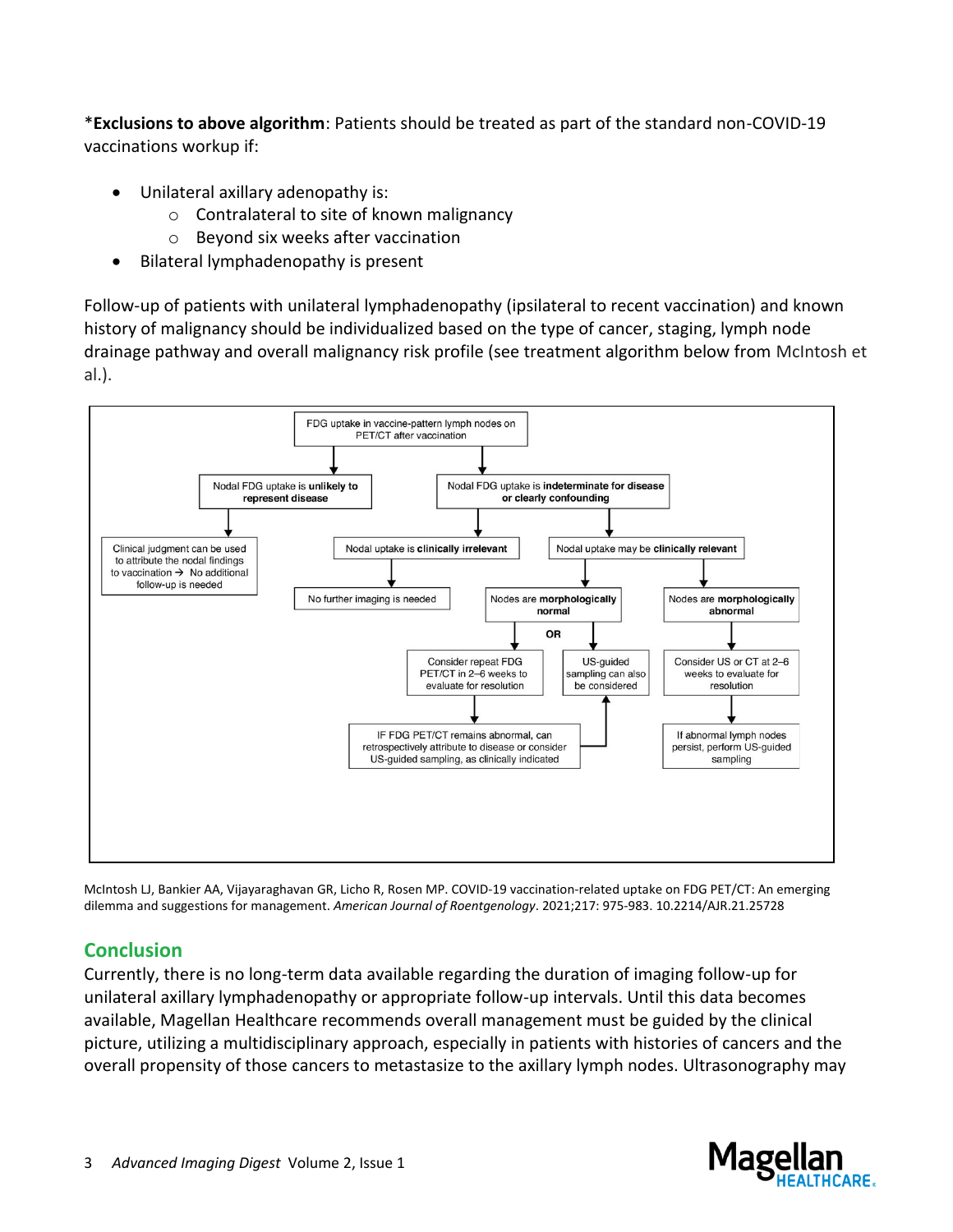be a viable alternative to follow up these findings in select patients, as detailed in the algorithms above.

# **About the authors**



## **M. Atif Khalid, M.D., senior medical director, Magellan Healthcare**

Dr. Khalid joined Magellan in 2014. As a board-certified diagnostic radiologist with a career spanning more than twenty years, he has a thorough understanding of the complexities of the U.S. healthcare system and current standards of care. In his current role, Dr. Khalid is involved in training new physicians, auditing, continuing education and policy development.

#### **Joseph Mazzie, D.O., physician clinical reviewer, Magellan Healthcare**

Dr. Mazzie, a board-certified radiologist with over 19 years of experience, joined Magellan in 2014. He is a graduate of the New York Institute of Technology College of Osteopathic Medicine, where he is currently an associate professor of radiology.



# **References:**

Becker AS, Perez-Johnston R, Chikarmane SA, et al. Multidisciplinary recommendations regarding postvaccine adenopathy and radiologic imaging: Radiology scientific expert panel. *Radiology*. 2021;300(2):E323-E327. doi:10.1148/radiol.2021210436.

Eifer M, Eshet Y. Imaging of COVID-19 vaccination at FDG PET/CT. *Radiology*. 2021;299(2):E248. doi:10.1148/radiol.2020210030.

Mehta N, Sales RM, Babagbemi K, et al. Unilateral axillary adenopathy in the setting of COVID-19 vaccine. *Clin Imaging*. 2021;75:12-15. doi:10.1016/j.clinimag.2021.01.016.

McIntosh LJ, Bankier AA, Vijayaraghavan GR, Licho R, Rosen MP. COVID-19 vaccination-related uptake on FDG PET/CT: An emerging dilemma and suggestions for management. AJR Am J Roentgenol. 2021 Oct;217(4):975-983. doi: 10.2214/AJR.21.25728. Epub 2021 Mar 1. PMID: 33646823.

Özütemiz C, Krystosek LA, Church AL, Chauhan A, Ellermann JM, Domingo-Musibay E, Steinberger D. Lymphadenopathy in COVID-19 vaccine recipients: Diagnostic dilemma in oncologic patients. *Radiology*. 2021 Jul;300(1):E296-E300. doi: 10.1148/radiol.2021210275. Epub 2021 Feb 24. PMID: 33625300; PMCID: PMC7909072.